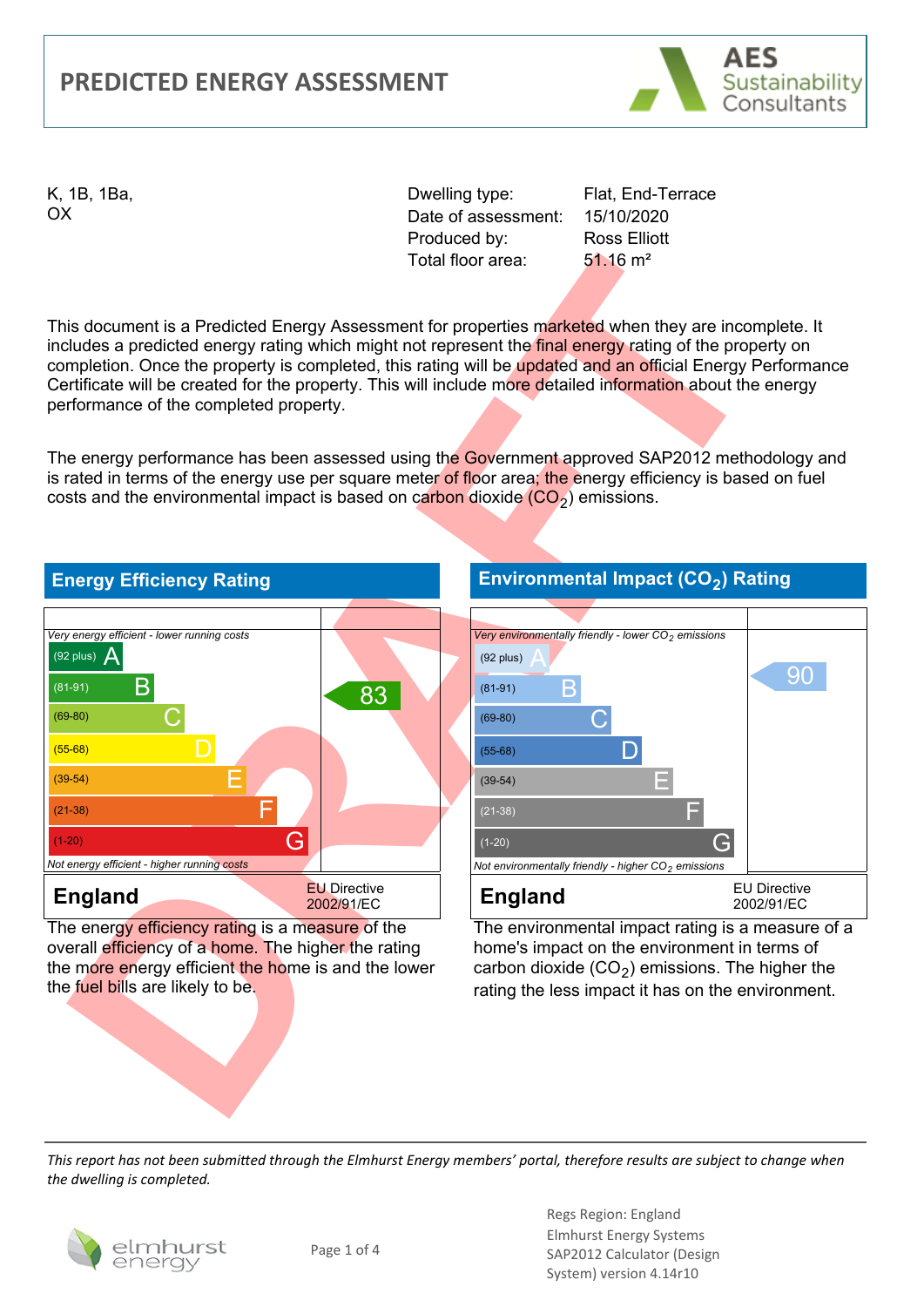## **BUILDING REGULATION COMPLIANCE Calculation Type: New Build (As Designed)**



| <b>Property Reference</b>                                                         | 4907-0025-4352-207                                                               |                            |                                                |                                                                           |                  | <b>Issued on Date</b>                | 15/10/2020 |  |
|-----------------------------------------------------------------------------------|----------------------------------------------------------------------------------|----------------------------|------------------------------------------------|---------------------------------------------------------------------------|------------------|--------------------------------------|------------|--|
| <b>Assessment</b>                                                                 | <b>Plot 207</b>                                                                  |                            |                                                |                                                                           |                  | <b>Prop Type Ref</b> 2FF End V1 (As) |            |  |
| Reference                                                                         |                                                                                  |                            |                                                |                                                                           |                  |                                      |            |  |
| <b>Property</b>                                                                   | K, 1B, 1Ba, OX                                                                   |                            |                                                |                                                                           |                  |                                      |            |  |
| <b>SAP Rating</b>                                                                 |                                                                                  |                            | 83 B                                           | <b>DER</b>                                                                | 15.54            | <b>TER</b>                           | 19.28      |  |
| <b>Environmental</b>                                                              |                                                                                  |                            | 90 B                                           | % DER <ter< th=""><th></th><th>19.41</th><th></th></ter<>                 |                  | 19.41                                |            |  |
| CO <sub>2</sub> Emissions (t/year)                                                |                                                                                  |                            | 0.67                                           | <b>DFEE</b>                                                               | 46.50            | <b>TFEE</b>                          | 46.18      |  |
| <b>General Requirements Compliance</b>                                            |                                                                                  |                            | Fail                                           | % DFEE <tfee< th=""><th></th><th><math>-0.69</math></th><th></th></tfee<> |                  | $-0.69$                              |            |  |
| <b>Assessor Details</b><br>Mr. Andrew McManus, Andrew McManus, Tel: 01455 883250, |                                                                                  |                            |                                                |                                                                           |                  | <b>Assessor ID</b>                   | P639-0001  |  |
|                                                                                   |                                                                                  | andrew.mcmanus@aessc.co.uk |                                                |                                                                           |                  |                                      |            |  |
| <b>Client</b>                                                                     | Hill Western                                                                     |                            |                                                |                                                                           |                  |                                      |            |  |
|                                                                                   | <b>SUMARY FOR INPUT DATA FOR New Build (As Designed)</b>                         |                            |                                                |                                                                           |                  |                                      |            |  |
|                                                                                   | Criterion 1 - Achieving the TER and TFEE rate                                    |                            |                                                |                                                                           |                  |                                      |            |  |
| 1a TER and DER                                                                    |                                                                                  |                            |                                                |                                                                           |                  |                                      |            |  |
| Fuel for main heating                                                             |                                                                                  |                            | Mains gas                                      |                                                                           |                  |                                      |            |  |
| Fuel factor                                                                       |                                                                                  |                            | 1.00 (mains gas)                               |                                                                           |                  |                                      |            |  |
| Target Carbon Dioxide Emission Rate (TER)                                         |                                                                                  |                            | 19.28                                          |                                                                           |                  | kgCO <sub>2</sub> /m <sup>2</sup>    |            |  |
| Dwelling Carbon Dioxide Emission Rate (DER)                                       |                                                                                  |                            | 15.54                                          |                                                                           |                  | kgCO <sub>2</sub> /m <sup>2</sup>    | Pass       |  |
|                                                                                   |                                                                                  |                            | $-3.74(-19.4%)$                                |                                                                           |                  | kgCO <sub>2</sub> /m <sup>2</sup>    |            |  |
| 1b TFEE and DFEE                                                                  |                                                                                  |                            |                                                |                                                                           |                  |                                      |            |  |
|                                                                                   | <b>Target Fabric Energy Efficiency (TFEE)</b>                                    |                            | 46.18<br>kWh/m <sup>2</sup> /yr                |                                                                           |                  |                                      |            |  |
| <b>Dwelling Fabric Energy Efficiency (DFEE)</b>                                   |                                                                                  |                            | 46.50                                          |                                                                           |                  | kWh/m <sup>2</sup> /yr               |            |  |
| <b>Excess energy</b>                                                              |                                                                                  |                            | 0.3(0.6%)                                      |                                                                           |                  | kWh/m <sup>2</sup> /yr               | Fail       |  |
| Criterion 2 - Limits on design flexibility                                        |                                                                                  |                            |                                                |                                                                           |                  |                                      |            |  |
| <b>Limiting Fabric Standards</b>                                                  |                                                                                  |                            |                                                |                                                                           |                  |                                      |            |  |
| 2 Fabric U-values                                                                 |                                                                                  |                            |                                                |                                                                           |                  |                                      |            |  |
| <b>Element</b>                                                                    |                                                                                  | <b>Average</b>             |                                                |                                                                           | <b>Highest</b>   |                                      |            |  |
| External wall                                                                     |                                                                                  |                            | $0.19$ (max. $0.30$ )<br>$0.20$ (max. $0.70$ ) |                                                                           |                  |                                      | Pass       |  |
| Party wall                                                                        |                                                                                  | $0.00$ (max. $0.20$ )      |                                                |                                                                           |                  |                                      | Pass       |  |
| Openings                                                                          |                                                                                  | $1.23$ (max. $2.00$ )      |                                                |                                                                           | 1.36 (max. 3.30) |                                      | Pass       |  |
| 2a Thermal bridging                                                               |                                                                                  |                            |                                                |                                                                           |                  |                                      |            |  |
|                                                                                   | Thermal bridging calculated from linear thermal transmittances for each junction |                            |                                                |                                                                           |                  |                                      |            |  |
| <b>3 Air permeability</b>                                                         |                                                                                  |                            |                                                |                                                                           |                  |                                      |            |  |
| Air permeability at 50 pascals                                                    |                                                                                  |                            |                                                | 4.00 (design value)                                                       |                  | $m^3/(h.m^2)$ @ 50 Pa                |            |  |
| Maximum                                                                           |                                                                                  |                            | 10.0                                           |                                                                           |                  | $m^3/(h.m^2)$ @ 50 Pa                | Pass       |  |
| <b>Limiting System Efficiencies</b>                                               |                                                                                  |                            |                                                |                                                                           |                  |                                      |            |  |
| 4 Heating efficiency                                                              |                                                                                  |                            |                                                |                                                                           |                  |                                      |            |  |
|                                                                                   |                                                                                  |                            |                                                |                                                                           |                  |                                      |            |  |
|                                                                                   |                                                                                  |                            |                                                |                                                                           |                  |                                      |            |  |
|                                                                                   |                                                                                  |                            |                                                |                                                                           |                  |                                      |            |  |

*This report has not been submiƩed through the Elmhurst Energy members' portal, therefore results are subject to change when the dwelling is completed.*

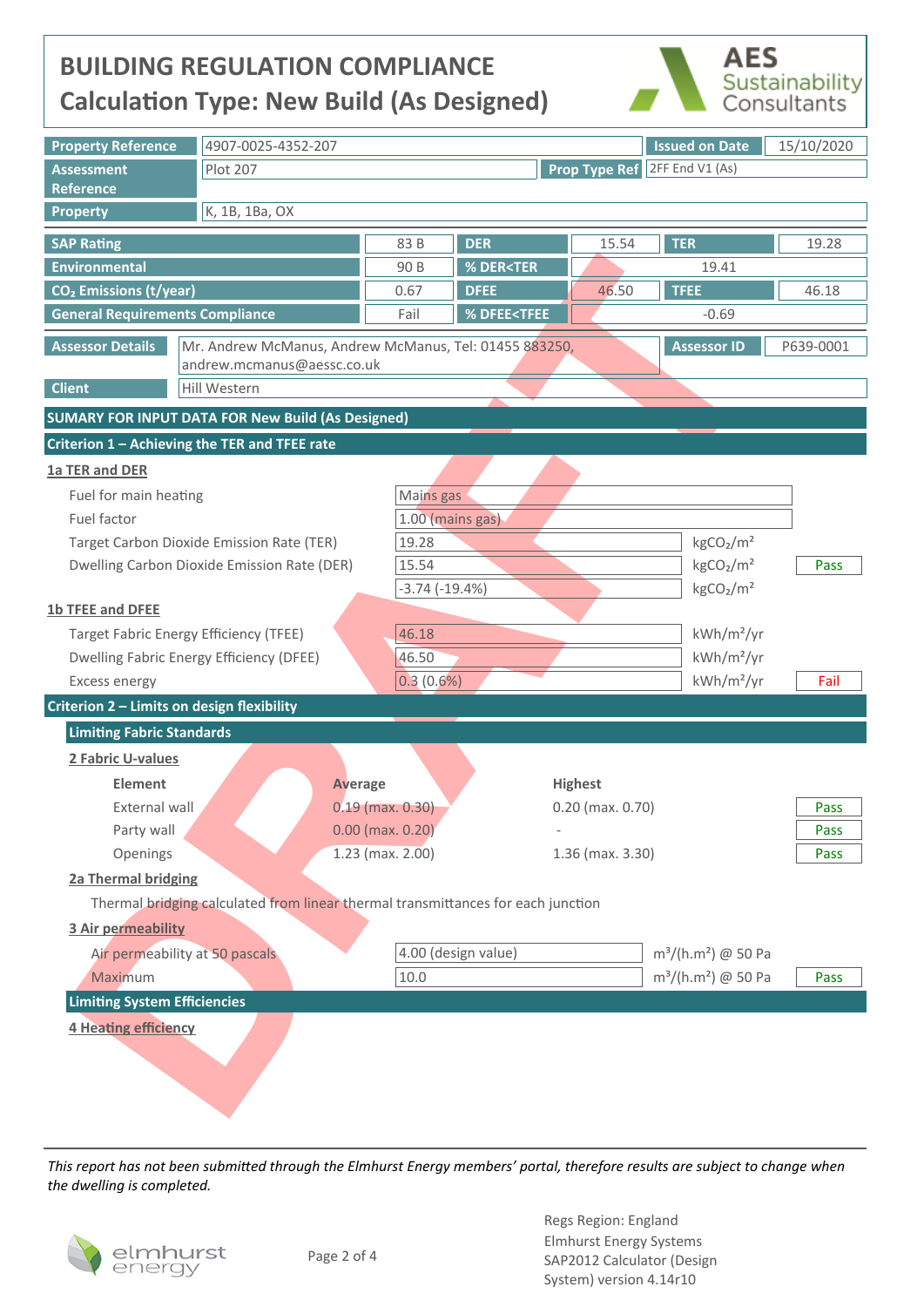# **BUILDING REGULATION COMPLIANCE Calculation Type: New Build (As Designed)**



| Main heating system                                                  | Boiler system with radiators or underfloor - Mains gas | Pass |
|----------------------------------------------------------------------|--------------------------------------------------------|------|
|                                                                      | Data from database                                     |      |
|                                                                      | Vaillant ecoFIT sustain 830 VUW 306/6-3 (H-GB)         |      |
|                                                                      | Combi boiler<br>Efficiency: 89.3% SEDBUK2009           |      |
|                                                                      | Minimum: 88.0%                                         |      |
| Secondary heating system                                             | None                                                   |      |
| <b>5 Cylinder insulation</b>                                         |                                                        |      |
| Hot water storage                                                    | No cylinder                                            |      |
| 6 Controls                                                           |                                                        |      |
| Space heating controls                                               | Time and temperature zone control                      | Pass |
| Hot water controls                                                   | No cylinder                                            |      |
| Boiler interlock                                                     | Yes                                                    | Pass |
| <b>7 Low energy lights</b>                                           |                                                        |      |
| Percentage of fixed lights with low-energy                           | 100<br>$\%$                                            |      |
| fittings                                                             |                                                        |      |
| Minimum                                                              | 75'<br>$\%$                                            | Pass |
| <b>8 Mechanical ventilation</b>                                      |                                                        |      |
| Continuous extract system                                            |                                                        |      |
| Specific fan power                                                   | 0.17                                                   |      |
| Maximum                                                              | 0.7                                                    | Pass |
| Criterion 3 - Limiting the effects of heat gains in summer           |                                                        |      |
| 9 Summertime temperature                                             |                                                        |      |
| Overheating risk (Thames Valley)                                     | Slight                                                 | Pass |
| Based on:                                                            |                                                        |      |
| Overshading                                                          | Average                                                |      |
| Windows facing North East                                            | 10.04 m <sup>2</sup> , No overhang                     |      |
| Air change rate                                                      | 4.00 ach                                               |      |
| Blinds/curtains                                                      | None                                                   |      |
| Criterion 4 - Building performance consistent with DER and DFEE rate |                                                        |      |
| <b>Party Walls</b>                                                   |                                                        |      |
| <b>Type</b>                                                          | U-value                                                |      |
| Filled Cavity with Edge Sealing                                      | 0.00<br>$W/m^2K$                                       | Pass |
| Air permeability and pressure testing                                |                                                        |      |
| 3 Air permeability                                                   |                                                        |      |
| Air permeability at 50 pascals                                       | 4.00 (design value)<br>$m^3/(h.m^2)$ @ 50 Pa           |      |
| Maximum                                                              | 10.0<br>$m^3/(h.m^2)$ @ 50 Pa                          | Pass |
| <b>10 Key features</b>                                               |                                                        |      |
| Party wall U-value                                                   | $W/m^2K$<br>0.00                                       |      |
| Photovoltaic array                                                   | 414.44<br>kWh/Year                                     |      |
|                                                                      |                                                        |      |
|                                                                      |                                                        |      |

*This report has not been submiƩed through the Elmhurst Energy members' portal, therefore results are subject to change when the dwelling is completed.*